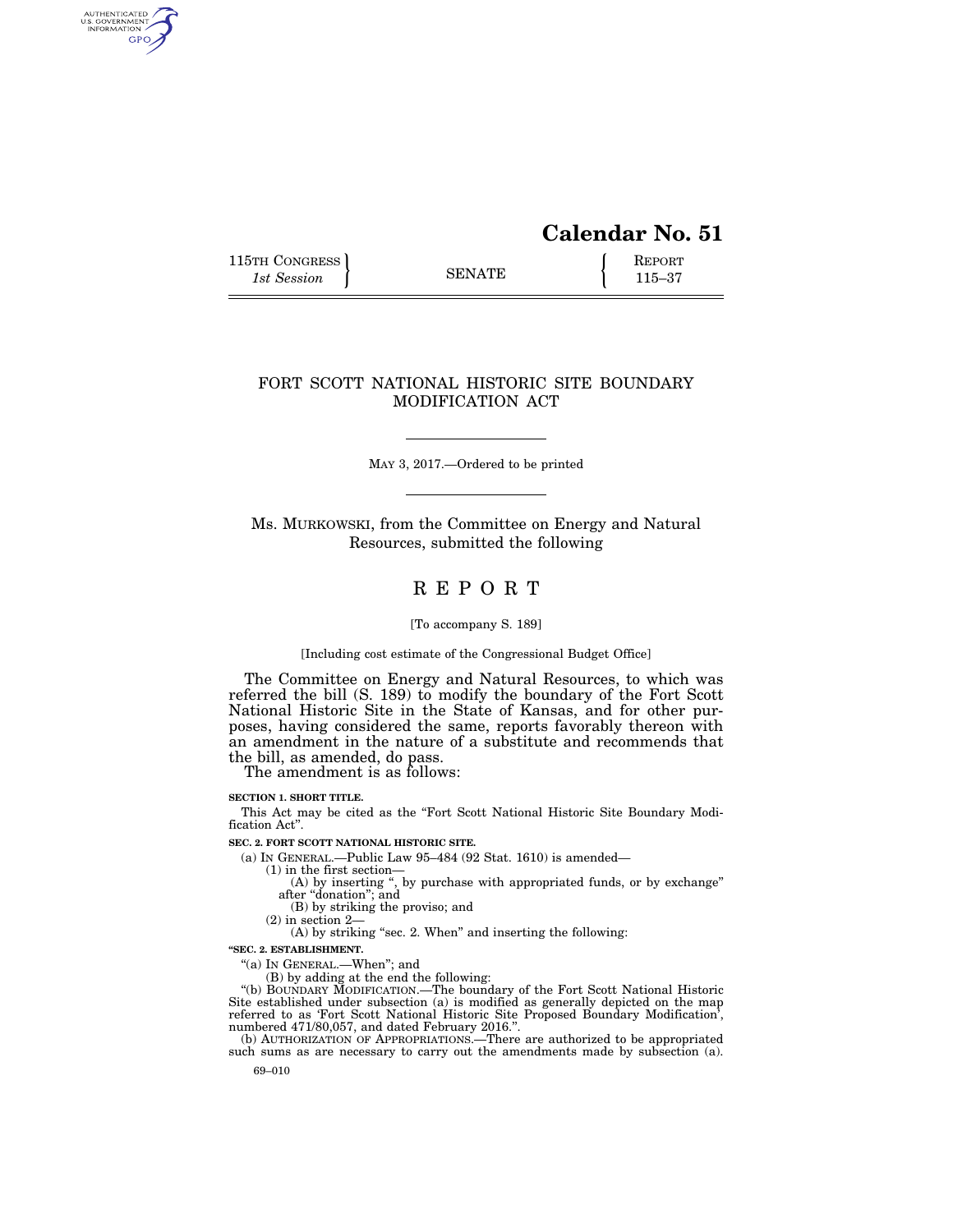#### PURPOSE

The purpose of S. 189 is to modify the boundary of the Fort Scott National Historic Site in the State of Kansas.

## BACKGROUND AND NEED

Fort Scott was established by the U.S. Army in 1842. Today it is an integral part of Kansas' and the nation's history as a contributing factor to the ''Bleeding Kansas'' slavery fights, the Civil War, railroad expansion, and the westward settlement of the United States.

S. 189 would modify the site's boundaries to include four individual tracts—three to be acquired through future purchase and one through donation to the National Park Service. The private landowners whose land would be included in the boundary modification are fully supportive of the proposed boundary expansion.

The parcels would afford much needed improvements for the historic site, including the addition of an appropriate maintenance facility and emergency shelter for providing public and employee safety in the event of natural disasters. The modifications also would allow for direct access and egress for employees and visitors to the highway, enrich the quality of visitors' experiences through an efficient visitor contact station, and allow for the care of the Lunette Blair Civil War Block House, which is the sole remaining Civil War-era structure of the four original lunette fortifications in Fort Scott.

### LEGISLATIVE HISTORY

Senator Moran introduced S. 189 on January 23, 2017.

In the 114th Congress, Senator Moran introduced a similar measure, S. 2087, on September 28, 2015. The Subcommittee on National Parks held a hearing on the bill on June 15, 2016. The Committee on Energy and Natural Resources met in open business session on July 13, 2016, and ordered S. 2087 favorably reported as amended.

In the 115th Congress, a related bill, H.R. 1541, was introduced in the House of Representatives by Representative Jenkins on March 15, 2017.

The Committee on Energy and Natural Resources met in open business session on March 30, 2017, and ordered S. 189 favorably reported as amended.

## COMMITTEE RECOMMENDATION

The Senate Committee on Energy and Natural Resources, in an open business session on March 30, 2017, by a majority voice vote of a quorum present, recommends that the Senate pass S. 189, if amended as described herein.

#### COMMITTEE AMENDMENT

During its consideration of S. 189, the Committee adopted an amendment in the nature of a substitute to conform the language with S. 2087, the version reported by the Committee in the 114th Congress, and to authorize acquisition of the parcels by exchange.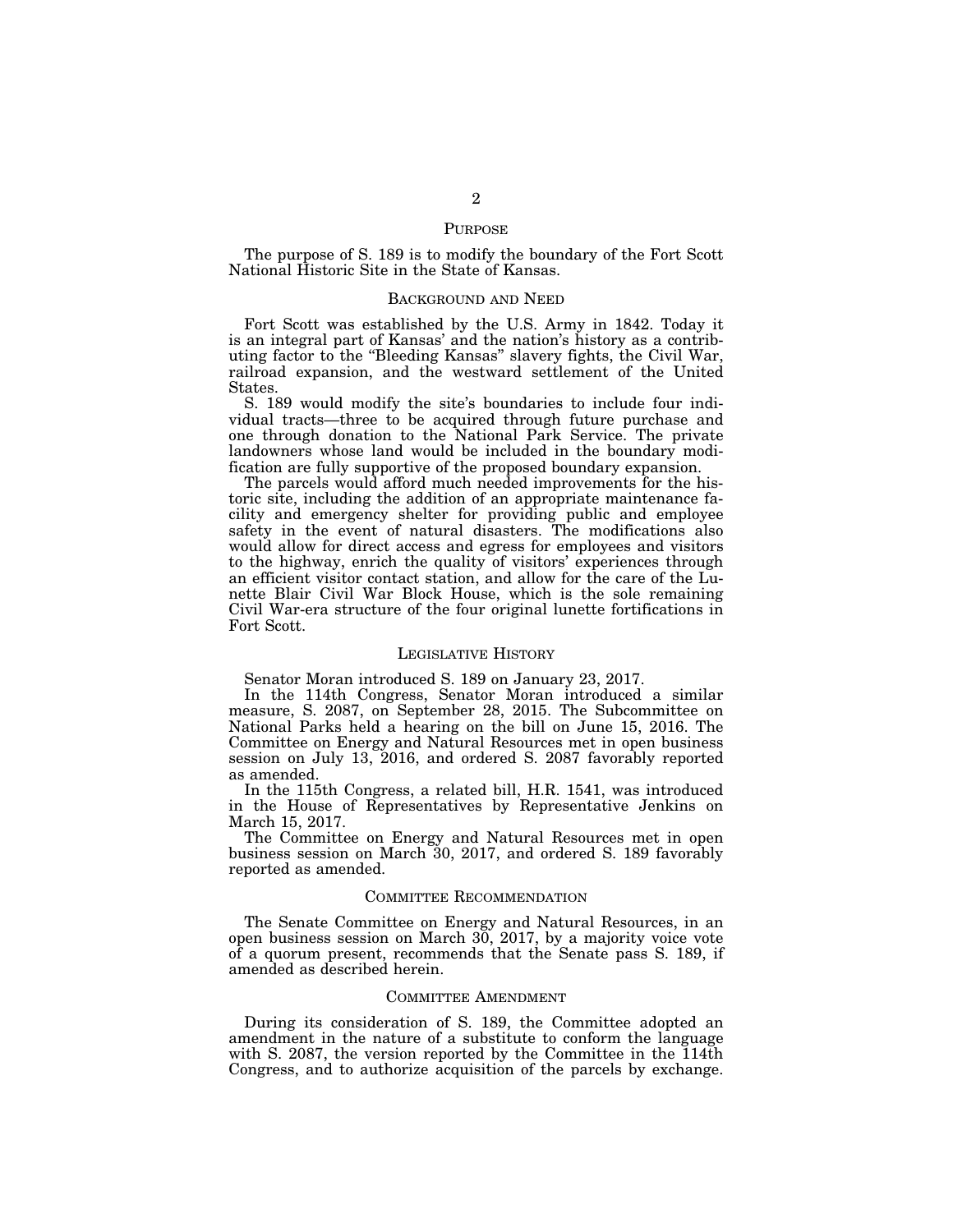The amendment is further described in the section-by-section analysis.

## SECTION-BY-SECTION ANALYSIS

## *Section 1. Short title*

Section 1 provides the short title.

## *Section 2. Fort Scott National Historic Site*

Section 2 authorizes the acquisition of lands within the boundary of the Fort Scott National Historic Site by purchase with appropriated funds, donation, or exchange. Additionally, section 2 modifies the boundary of the Fort Scott National Historic Site in accordance with the referenced map and authorizes such sums as may be necessary to acquire the needed land.

## COST AND BUDGETARY CONSIDERATIONS

The following estimate of the costs of this measure has been provided by the Congressional Budget Office:

S. 189 would authorize the National Park Service (NPS) to acquire the Civil War-era structure known as the ''Lunette Blair'' blockhouse and to incorporate the structure into the Fort Scott National Historic Site in Bourbon County, Kansas. The bill also would authorize the NPS to acquire, by purchase using appropriated funds or by a land exchange, approximately 4 acres of private land, including facilities, adjacent to the historic site and would modify the boundary of the site to include those properties. (Under current law, the NPS may only acquire such properties by donation.)

Based on an analysis of information provided by the NPS, CBO expects that the agency would likely acquire the blockhouse by donation and that the 4 acres of property would cost about \$600,000. Once acquired, the NPS would incur costs to repair and maintain the properties and associated facilities. Based on information provided by the NPS about the costs for operating venues of comparable size, CBO estimates that the agency would spend about \$250,000 annually on maintenance and operating costs for the site. In total, CBO estimates that implementing the legislation would cost about \$2 million over the 2018–2022 period and an additional \$250,000 annually thereafter; that spending would be subject to the availability of appropriated funds.

Enacting S. 189 would not affect direct spending or revenues; therefore, pay-as-you-go procedures do not apply. CBO estimates that enacting S. 189 would not increase net direct spending or onbudget deficits in any of the four consecutive 10-year periods beginning in 2028.

S. 189 contains no intergovernmental or private-sector mandates as defined in the Unfunded Mandates Reform Act and would impose no costs on state, local, or tribal governments.

The CBO staff contact for this estimate is Jon Sperl. The estimate was approved by H. Samuel Papenfuss, Deputy Assistant Director for Budget Analysis.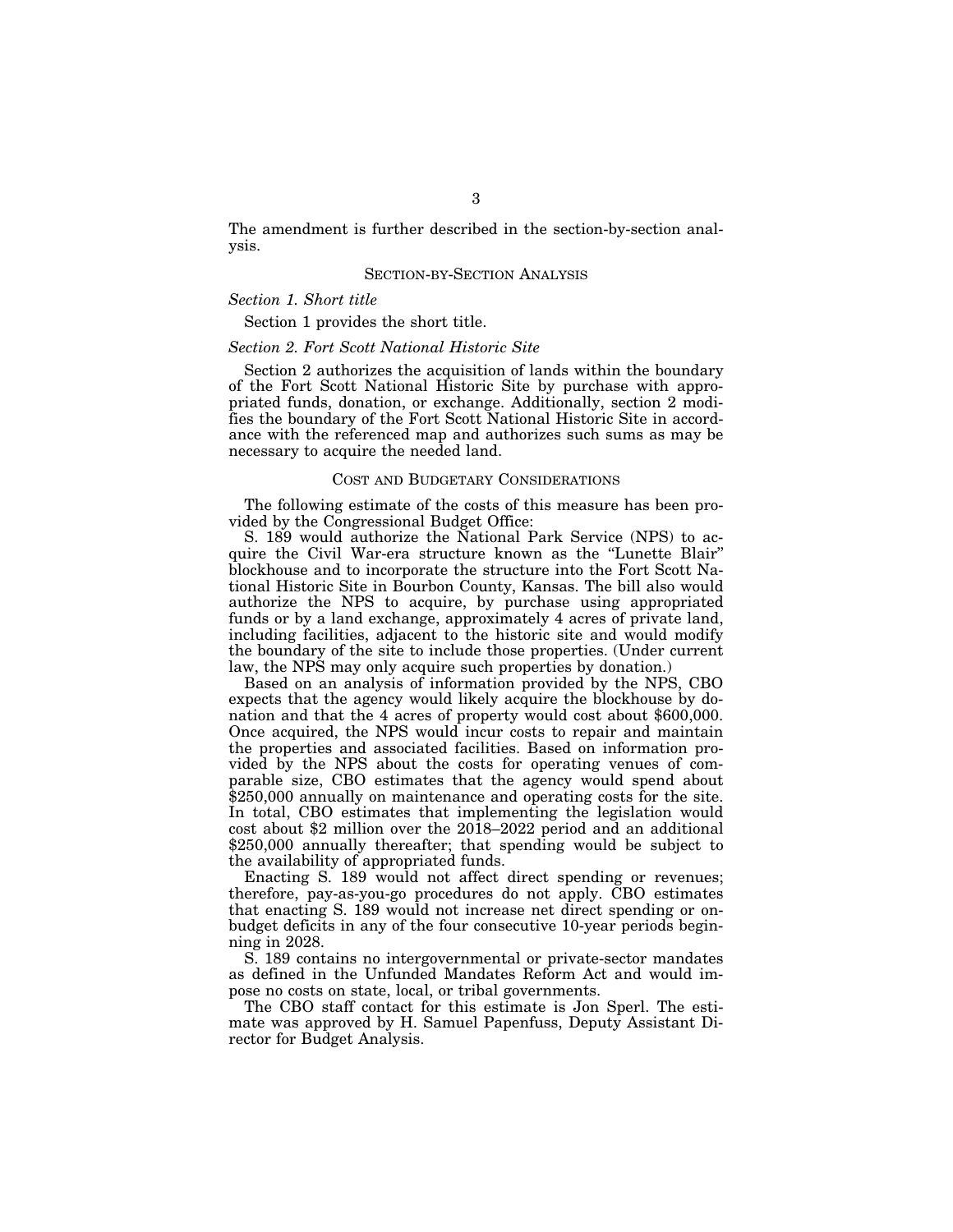### REGULATORY IMPACT EVALUATION

In compliance with paragraph 11(b) of rule XXVI of the Standing Rules of the Senate, the Committee makes the following evaluation of the regulatory impact which would be incurred in carrying out S. 189. The bill is not a regulatory measure in the sense of imposing Government-established standards or significant economic responsibilities on private individuals and businesses.

No personal information would be collected in administering the program. Therefore, there would be no impact on personal privacy.

Little, if any, additional paperwork would result from the enactment of S. 189, as ordered reported.

## CONGRESSIONALLY DIRECTED SPENDING

S. 189, as ordered reported, does not contain any congressionally directed spending items, limited tax benefits, or limited tariff benefits as defined in rule XLIV of the Standing Rules of the Senate.

#### EXECUTIVE COMMUNICATIONS

Because S. 189 is similar to legislation considered by the Committee in the 114th Congress, the Committee did not request Executive Agency views. The testimony provided by the Department of the Interior at a hearing before the Subcommittee on National Parks on June 15, 2016, follows:

STATEMENT OF DR. STEPHANIE TOOTHMAN, ASSOCIATE DI-RECTOR CULTURAL RESOURCES, PARTNERSHIPS, AND SCIENCE, NATIONAL PARK SERVICE, U.S. DEPARTMENT OF THE INTERIOR

Mr. Chairman and members of the Subcommittee, thank you for the opportunity to present the views of the Department of the Interior on S. 2087, a bill to modify the boundary of Fort Scott National Historic Site in the State of Kansas, and for other purposes.

The Department supports S. 2087 with a proposed amendment to substitute an updated map.

This bill would amend P.L. 95–484, the establishing legislation for Fort Scott, to modify the boundary to include four parcels totaling approximately 3.81 acres of land and to authorize the Secretary to acquire properties by purchase with appropriated funds as well as donation.

Fort Scott was designated a National Historic Landmark in 1964. On October 19, 1972, Fort Scott was authorized as a unit of the National Park Service ''to commemorate the significant role played by Fort Scott in the opening of the West, as well as the Civil War and strife in the State of Kansas that preceded it.'' The historic site is currently 16.69 acres, but it does not include four significant parcels adjacent to or on or near the boundary of the park. The four properties are identified as the Westar property, the Cummings property, the Chamber of Commerce property, and the Lunette Blair Blockhouse.

The Westar property is 2.87 acres located adjacent to the western boundary of the park where the first civilian mer-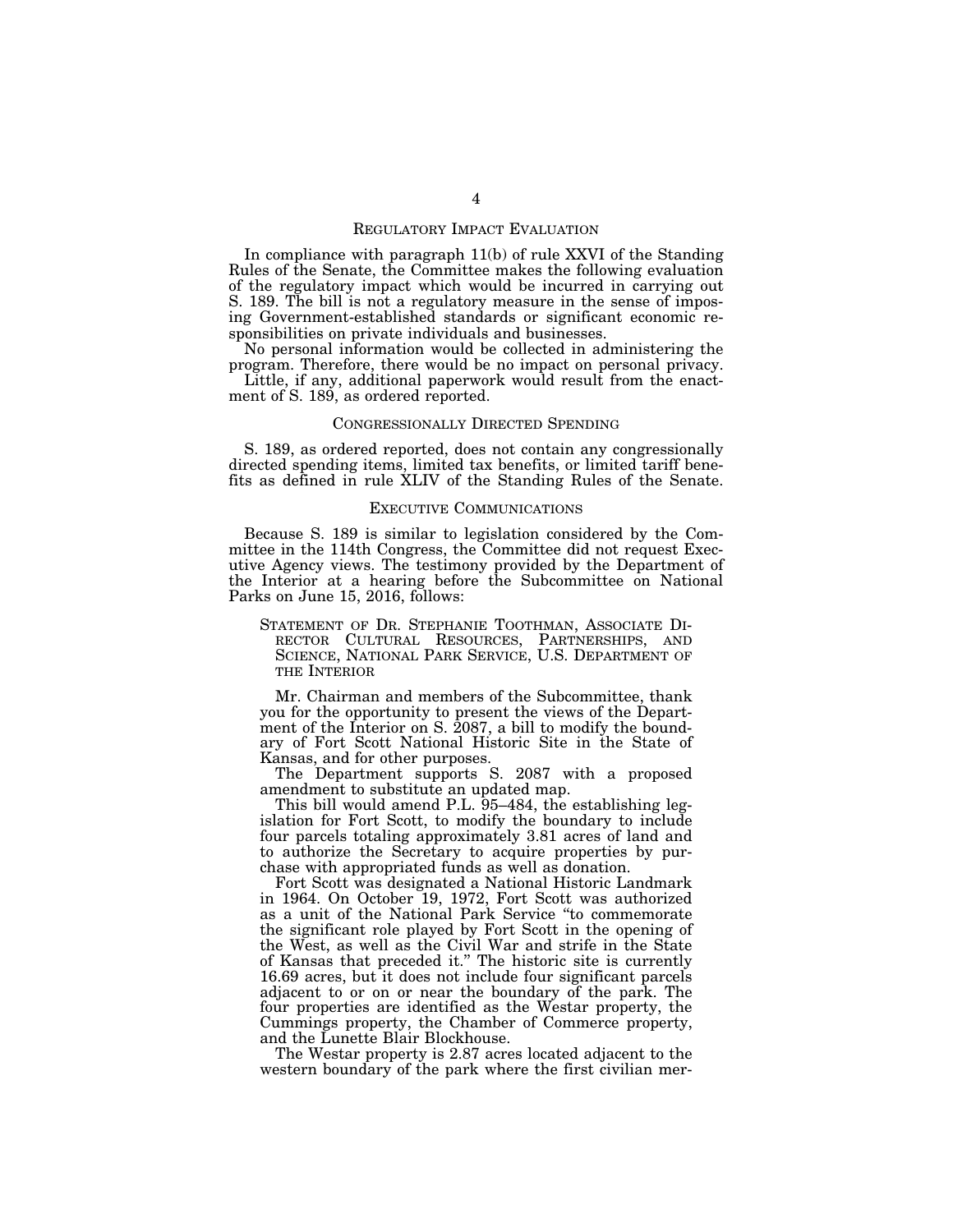chants in the area sold supplies to soldiers, Indians, tradespeople, travelers, and farmers. The Westar property also includes part of the historical landscape associated with the Civil War, including entrenchments and fortification structures that surrounded the fort. It is also the site associated with two of the earliest African-American neighborhoods in Fort Scott, both during and after the Civil War. These African-American families and refugees escaped from Indian Territory and followed the Union Army to Fort Scott. They rented or owned houses on the presentday Westar property, one of which was occupied by an African-American Civil War veteran with the 2nd Kansas Colored Infantry who lived on his property until the 1920s.

The Westar property includes an 18,940 square-foot brick structure of various elevations and storage spaces. The building has administrative and visitor services potential and could be utilized as an educational, orientation center or as exhibit/museum space that is accessible since this would be the only on-grade building in the boundary. Additionally, this brick building could improve public safety since it would be the only appropriate space in the park for providing visitor and employee safety in the event of a natural disaster such as a tornado or a severe thunderstorm.

The Lunette Blair Blockhouse is located near the park boundary. It is the last remaining Civil War-era military structure, built to defend the town of Fort Scott and its robust military supply depot from Confederate attack. For more than 50 years, the blockhouse has been maintained and preserved through a public-private partnership between the City of Fort Scott and local individuals and organizations. The president of the organization approached the park to donate the property because the members were no longer physically or financially able to continue their preservation efforts. No other organization has shown interest in preserving the Blockhouse. Without regular maintenance, this structure will continue to deteriorate and the opportunity for visitors to experience the epic stories of those who fought for freedom and the Union from 1861 to 1865 will be lost.

The Cummings property is 0.73 acres adjacent to the park's eastern boundary and separates the historic site from U.S. Highway 69. This parcel would provide visitors with more direct access to the park. The owners have expressed interest in selling their property. The site includes a 13,159 square-foot building on the property suitable for administrative purposes.

The Chamber of Commerce property consists of 0.24 acres adjacent to the park's eastern boundary. The site currently houses the chamber offices. The building is bordered by the park on three sides, and including this property would allow for a continuous boundary. The Chamber of Commerce would continue the use of this building for the foreseeable future.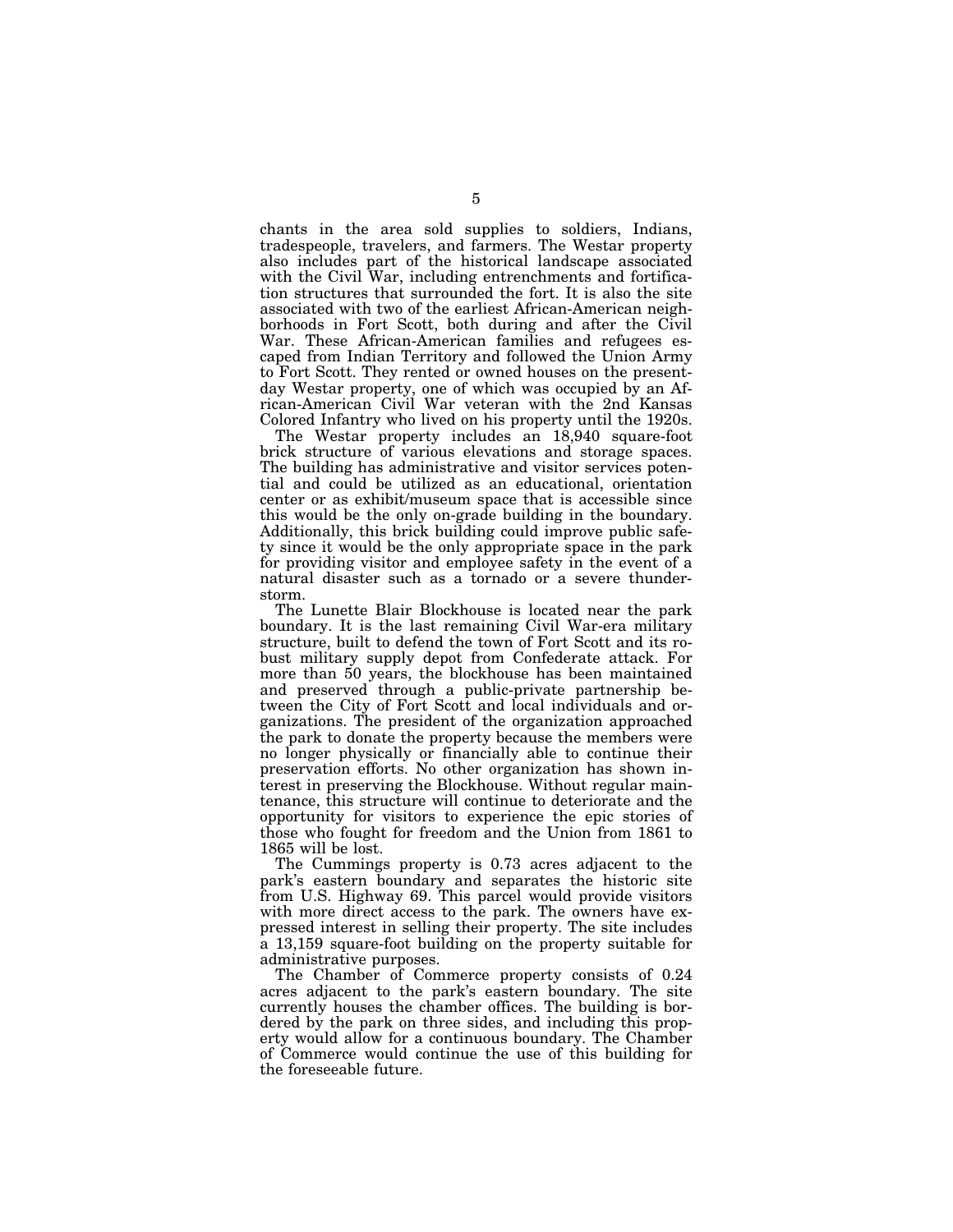The estimated cost of acquisition for the Cummings property is approximately \$147,500 and the estimated cost for acquisition of the Westar Property is \$350,000. The Lunette Blair Blockhouse would be acquired through donation. The additional facilities and properties will increase park operational and maintenance costs, but the amount will depend on the number of facilities acquired and their condition. Additional funds for maintenance, repairs and capital improvements would be awarded through the NPS competitive process, subject to service-wide priorities and the availability of appropriations.

Support for the boundary modification has been expressed by various community organizations and community members, including the City of Fort Scott, the Bourbon County Economic Development Association, the Bourbon County Commissioners, the Bourbon County Riverfront Authority, the Bourbon County Chamber of Commerce, and the Friends of Fort Scott NHS, Inc.

The Department requests an amendment to substitute an updated map. The map referenced in the bill includes a parcel we do not want be included in the expansion.

Mr. Chairman, this concludes my testimony. I would be happy to answer any questions you or other members of the subcommittee may have.

#### CHANGES IN EXISTING LAW

In compliance with paragraph 12 of Rule XXVI of the Standing Rules of the Senate, changes in existing law made by the original bill, as reported, are shown as follows (existing law proposed to be omitted is enclosed in black brackets, new matter is printed in italic, existing law in which no change is proposed is shown in roman):

#### **PUBLIC LAW 95–484**

\* \* \* \* \* \* \* Be it enacted by the Senate and House of Representatives of the United States of America in Congress assembled, That, in order to commemorate the significant role played by Fort Scott in the opening of the West, as well as the Civil War and the strife in the State of Kansas that preceded it, the Secretary of the Interior may acquire by donation*, by purchase with appropriated funds, or by exchange* the land and interests in land, together with buildings and improvements thereon, known as Fort Scott, located in the city of Fort Scott, Bourbon County, Kansas[: Provided, that the buildings so acquired shall not include the structure known as ''Lunette Blair"].

#### **[SEC. 2. When]** *SEC. 2. ESTABLISHMENT*.

*(a) IN GENERAL.—When* the site of Fort Scott has been acquired by the United States as provided in section 1 of this Act, the Secretary of the Interior shall establish such area as the Fort Scott National Historic Site, by publication of notice and boundary map thereof in the Federal Register.

*(b) BOUNDARY MODIFICATION.—The boundary of the Fort Scott National Historic Site established under subsection (a) is modified*